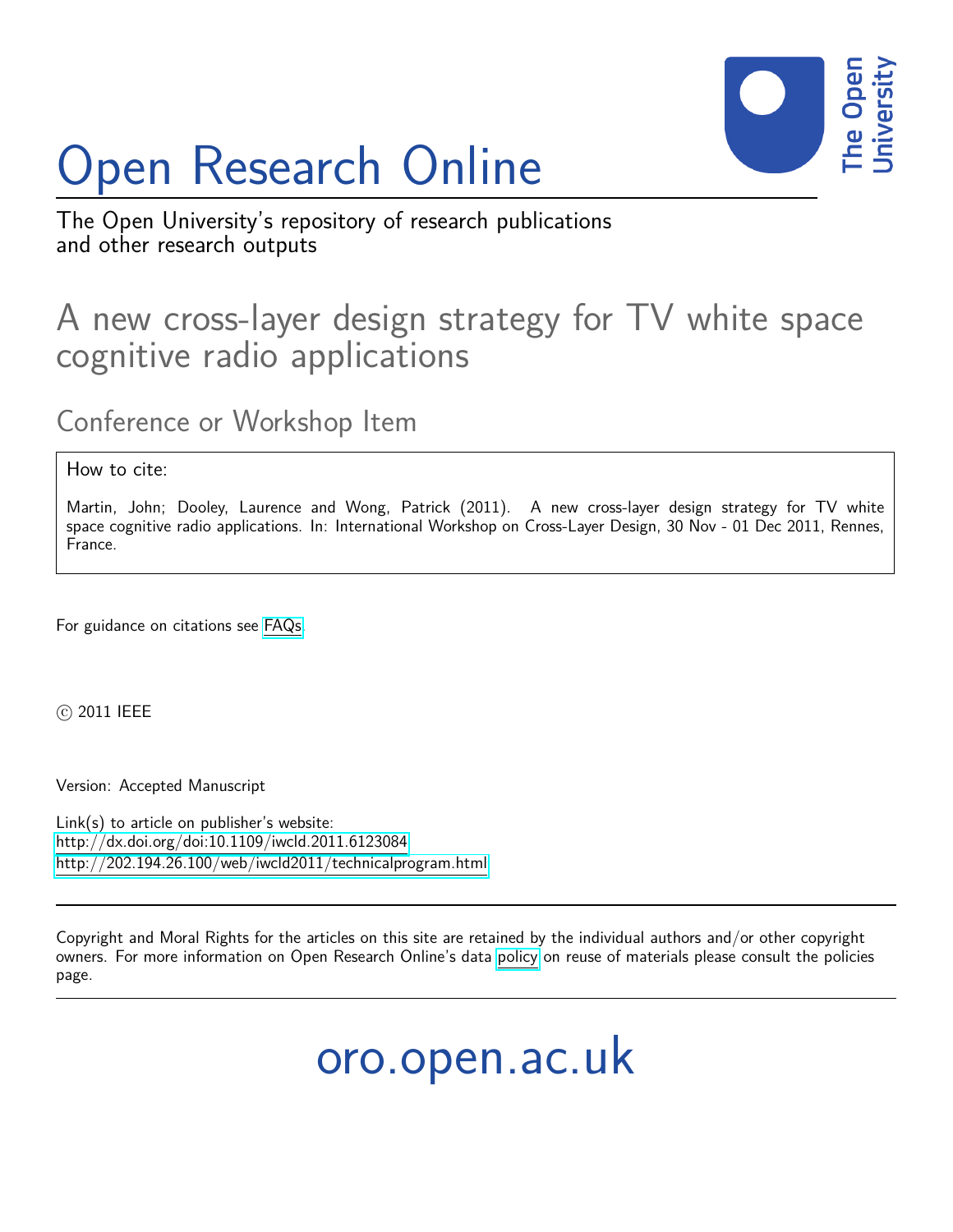# A New Cross-Layer Design Strategy for TV White Space Cognitive Radio Applications

J. H. Martin<sup>1/2</sup>, L. S. Dooley<sup>2</sup>, K. C. P. Wong<sup>2</sup>

<sup>1</sup>Alcatel-Lucent Telecom Limited Coldra Woods, Newport South Wales, NP18 2YB, UK

Abstract-: Conventional single layer processing in Cognitive Radio Networks (CRN) can incur significant time costs in transferring information between the various layers of the Open System Interconnection (OSI) model, due its innate sequential structure. This is especially a problem for CRN which usually only has a narrow time window to access spectral gaps of either licensed or other secondary users (SU). To exploit this opportunity, cross layer processing (CLP) paradigms that share information between OSI layers and the radio system have been proposed to maximise throughput for SU, while maintaining Quality of Service (QoS) provision to the licensed primary user. With the global transference of TV systems to digital platforms, regulatory bodies have identified an opportunity to allocate additional digital TV (DTV) channels to CRNs on a localised basis, in what is called  $TV$  White Space (TVWS). This paper investigates how CLP of information can be effectively exploited to enhance CRN system performance by making key channel allocations to minimise disruption to the spectrum environment, while maximising available resources to fulfil application and network requirements within TVWS.

## I. INTRODUCTION

Both the Office of Communications (Ofcom) in the UK and the Federal Communications Commission (FCC) in the US have recently adopted rules allowing new broadband devices to operate in unused television bands, popularly known as TV White Space (TVWS) [1]. In the UK, following the digital switchover, there are now designated portions of the interleaved TV spectrum which enable coexistence between both licensed primary users (PU) and unlicensed secondary users (SU) at particular geographical regions. In [1], it was stated within the UK, 50% of locations can release up to 150MHz of spectrum and from 90% of locations 100MHz is to be designated as TVWS. A corollary of this is cognitive radio networks (CRN) wishing to exploit TVWS must be able to allocate non-contiguous channels to its users. It has been shown [1] that the maximum contiguous channel capacity is 16MHz, so to secure greater capacity, non-contiguous Orthogonal Frequency Division Multiplexing (OFDM) techniques need to be employed. While this makes TVWS bands attractive and a leading candidate for opportunistic spectrum access using CRN technology, there are key design challenges still to be resolved:

1) The avoidance of PU interference which is deemed mandatory for cognitive radio (CR) deployment.

<sup>2</sup> Dept. of Communication & Systems, The Open University, Milton Keynes, MK7 6AA, United Kingdom

2) Once a vacant channel has been identified, correct resources need to be allocated to the RF channel to uphold the requisite quality-of-service (QoS) across all OSI layers in an efficient and intelligent way.

Cross layer processing (CLP) design strategies attempts to optimise key parameters by using information from other OSI layers, allied with information that is not readily available within the OSI communication stack to address these challenges [2]. Unlike normal OSI stack information exchange, CLP is not constrained to information that is of necessity, contained within adjacent layers. This enables faster information retrieval because the information does not have to be transferred through several layers before reaching the layer where it is required. Furthermore, not all information required within a layer to perform its function is passed to other layers, so CLP permits information to be utilised by any OSI layer.

This paper proposes a management system comprising of cross-layer blocks which interface to each OSI layer and hence are able to make faster decisions based on inter-layer information whilst being adaptive to the environment. A new architecture called the Cross Layer Cognitive Engine (CLCE) is introduced which applies fuzzy rules as part of an enhanced detection algorithm (EDA) to enable key channel allocation decisions to be made to minimise disruption to the TVWS environment. Initial findings exhibit promising improvements in detection performance in terms of both signal-to-noise ratio (SNR) and transmitter distance for the CLCE model in the TVWS relating to the Bristol (Mendip) TV transmitter in the United Kingdom.

The remainder of this paper is organised as follows. Section II provides a review of existing CLP techniques as well as some of the main design challenges, whilst the new CLCE implementation is discussed in Section III. Section IV provides details of the test models, with Section V presenting some initial results. Section VI gives some concluding comments.

#### II. REVIEW OF EXISTING WORK

Conventionally the OSI model passes information serially between layers, which inherently introduces latency into the decision making process [4], [5]. This has not been a major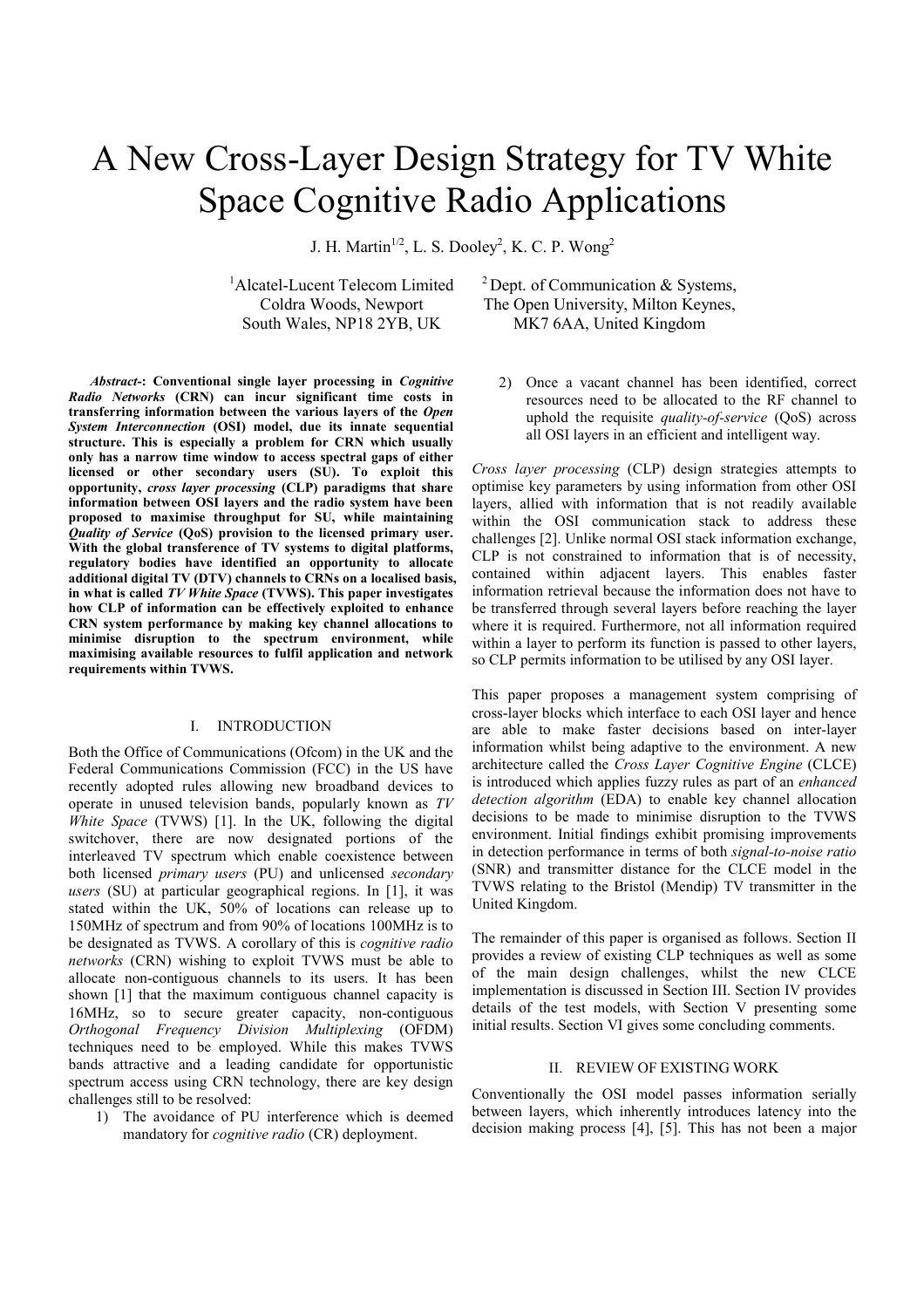issue so far because CRN research has predominantly focused to date on the physical layer. As the emphasis shifts however, towards optimising the available resources to improve the QoS for the end-user, so CRN systems need to concomitantly influence parameters in different OSI layers. Examples range from optimising RF power for routing through to dynamic spectrum access decisions which are tailored to the requirements of layer 5. Some of the main challenges in realising the CLCE paradigm [4-6] are:

> Modularity – OSI layers are designed to be modular so they operate independently of each other. Cross-layer design can compromise this requirement so avoiding technology-specific parameters being passed to the CLCE by abstraction helps alleviate the need for a tailored design in different cross-layer blocks.

> Information Interpretability – Choosing a knowledge representation base which is able to accommodate different implementations of the layer modules is vital.

> Dealing with Imprecision and Uncertainty – Since parameters to be exported may have measurement inaccuracies, cross-layer blocks need to be able to manage imprecision, such as having fuzzy capability.

> Complexity and Scalability – As CR can operate with different wireless configurations, to optimise the wireless link to user requirements, the cross-layer block can become complex because of the number of possible parameters that will need to be exported.

Several approaches for implementing CLP blocks have been previously proposed [3], [6], and [8] with their respective advantages and drawbacks being outlined as follows:

> Radio Knowledge Representation Language [8], [9] - Each micro-world represents a specific wireless technology which implies the CLCE needs explicit knowledge about these technologies. This is contrary to the aforementioned modularity and scalability features.

> Artificial Intelligence (AI) [5], [8], [10] - established solutions like genetic algorithms and neural networks are well suited to handling large sets of variables, but they generally require long supervised learning times which is not practical for wireless applications.

> Fuzzy Logic Controllers [5], [6], [8] – technologyspecific information is kept in the OSI layers with a more generic information representation base used in the CLP such as energy sensing values in a channel. Improved information interpretability by exploiting

linguistic attributes for membership functions. Precision and accuracy issues are avoided by using what is an imprecise knowledge representation base. Fuzzy Logic Controllers require low computational power and dedicated Fuzzy Logic Controllers can be used for critical scenarios in a distributed architecture.

Since fuzzy logic fulfils many of the essential requirements of a CR-based CLP for TVWS applications, allied with relatively being straightforward to implement and incurring low computational overheads. The rest of this paper will consider the fuzzy logic option for achieving improved channel allocation within the CLCE design.

#### III. THE CROSS LAYER COGNITIVE ENGINE (CLCE)



Figure 1: Block diagram of a generic Cross-Layer Cognitive Engine (CLCE) architecture [2]

The CLCE has the generic cross-layer architecture [2] shown in Figure 1, with the various blocks undertaking the following functions:

- i) Spectrum sensing: this block transmits the energy sensing measurements from the physical layer to both the spectrum decision and spectrum mobility blocks.
- ii) Spectrum decision: this block makes the decision as to whether a particular channel is vacant.
- iii) Spectrum mobility: this block manages channel handoffs in the event of a PU becoming active during a SU session.
- iv) Spectrum sharing: this block controls channels access in the event of multi-user SU requests.

This paper concentrates upon designing the CLCE to achieve better channel allocation decisions, so the blocks which have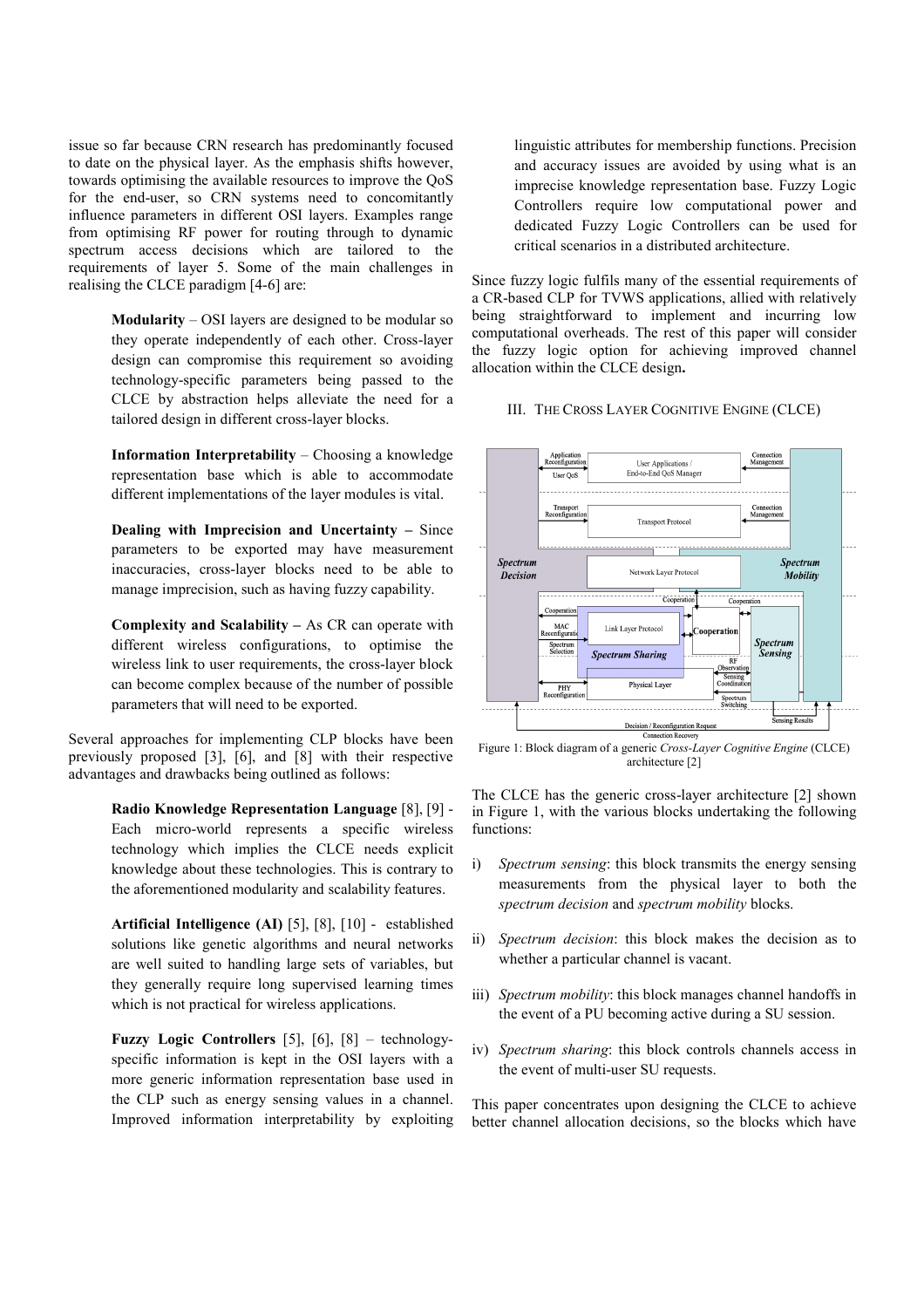been implemented in the CLCE are those directly relating to spectrum mobility, spectrum decision and spectrum sensing. The initial CLCE implementation aimed to improve the detection probability for a licensed DTV transmitter. This was achieved by exploiting a priori information about the DTV system and sharing this between the MAC and physical layers together with the cognitive cycle in making a spectrum access decision. The net outcome from this CLP is to transform an energy sensor into a feature sensor, which as will be evidenced in Section V, consistently provides superior performance compared to a stand-alone energy sensor.

The first parameter to be defined is the noise floor. The DVB-T transmission mask [11] defines this as -115dBm, although this can fluctuate between locations, but since this is the average value adopted by Ofcom, it is assumed in all experiments. The next step is to define the various detection transitions covering the signal range from noise through to weak uncertain and strong signals. Figure 2 displays this range which formed the basis of both the enhanced detection algorithm (EDA) and embedded fuzzy rules. The different detection ranges assumes a mobile sensor of height 1.5m using Channel 59. In setting the detection thresholds, the unoccupied range lies between the noise floor (-115dBm) and the sensor output which yields a threshold bit error rate (BER) lower than  $2x10^{-6}$ , which is generally considered [14] as the peak BER to achieve satisfactory TV picture quality and thus is the maximum range achieved using diffraction propagation. The uncertainty band is defined between the sensor outputs at the aforementioned BER threshold through to the sensor output at 64Km, which is the maximum range for line of sight (LOS) propagation for the mobile sensor. The third *occupied* band is defined from the LOS sensor output at 64Km and below.



Figure 2 reveals the requisite thresholds which are defined such that if the sensor output is less than 0.2685, then it is considered unoccupied. If it lies between 0.2685 and 2.2534 it is classified as uncertain and above 2.2534, it is deemed to be occupied. These two threshold values were respectively determined from: i) the Channel 59 sensor output at 82 Km which is the  $2x10^{-6}$  BER threshold; and ii) at 64Km which is

assumed as the useful signal limit since this lies at the extremity of the LOS and is where propagation beyond this value is predominantly due to diffraction. For comparative purposes, a *basic RF detection* algorithm has been also implemented in which the cut-off for detection was stipulated as the Channel 59 LOS sensor output at 64Km and which simply applies a binary decision i.e., either ON (occupied) or OFF (unoccupied) with no uncertainty state available.

The EDA scans 5 channels up and down from the channel under investigation and if this particular channel lies within the uncertainty range and any other channel 5 up or down also lies within either the *uncertain* or *occupied* detection ranges, then the outcome is weighted according to the fuzzy rules. This reflects the fact DTV channels in a local area are generally deployed in a cluster configuration in which another DTV channel either 5 channels up or down can be located.

Figure 3 shows the fuzzy logic inference model for EDA, which adopts the classic fuzzy logic framework [6], so the I/P A is the sensor output for the channel under investigation and the I/P B is the maximum sensor output for either 5 channels up or down from the reference channel.



Figure 3: The Enhanced Detection Algorithm (EDA) model

The role of the fuzzifier is to translate the input into a fuzzy set which is allocated a membership function. This can follow any defined function within MATLAB [7], but in this scenario a normal (Gaussian) probability function is used for RF detection. The corresponding energy membership functions for the input variable I/P A and the input variables I/P A and I/P B are displayed in Figure 4.



Figure 4: Channel RF energy membership functions

These membership functions are derived from Figure 2 with the sensor output thresholds coinciding at probabilities of 0.5. The following five fuzzy rules are then applied to the two EDA input energy values, I/P A and I/P B in Figure 3: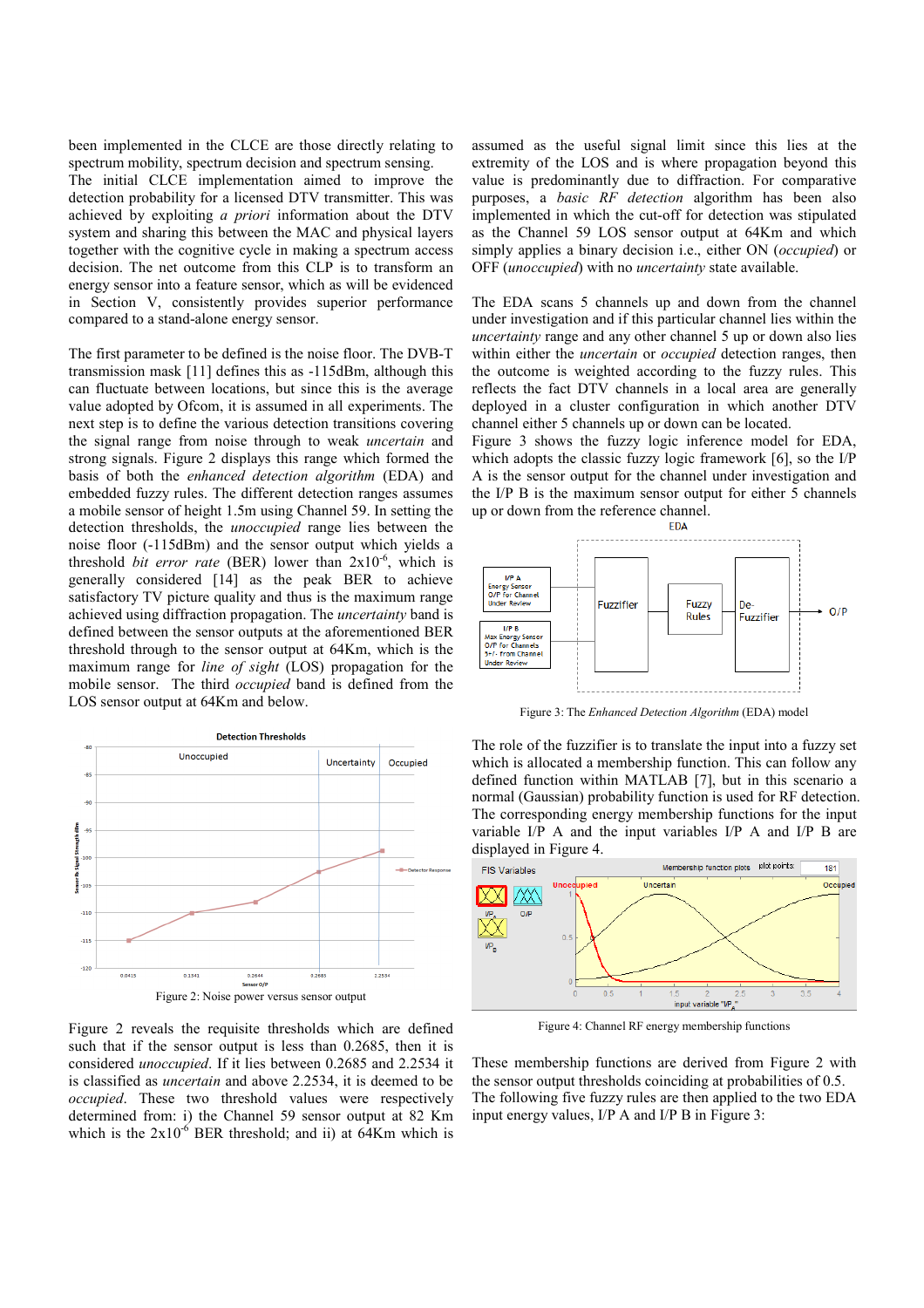- 1. IF  $(I/P \ A)$  = unoccupied THEN  $(O/P)$  = unoccupied.
- 2. IF (I/P A) = occupied AND (I/P B)  $\neq$  unoccupied THEN  $(O/P)$  = occupied.
- 3. IF (I/P A) = uncertain AND (I/P B)  $\neq$  unoccupied THEN  $(O/P)$  = occupied.
- 4. IF  $(I/P A)$  = uncertain AND  $(I/P B)$  = unoccupied THEN  $(O/P)$  = unoccupied.
- 5. IF  $(I/P A)$  = occupied AND  $(I/P B)$  = unoccupied THEN  $(O/P)$  = unoccupied.

These five rules govern the complete behaviour of the EDA in classifying the various channel energy measurements. The final block is the de-fuzzifier where a crisp output is produced using the *centre of area* method [7]. The de-fuzzifier output  $(O/P)$ follows a linear function, so 0 to 0.5 represents an unoccupied channel, while 0.5 to 1 reflects that it is occupied.

#### IV. TEST MODELS

Two different test models for CLP techniques were considered, namely a basic RF and a fuzzy logic model. The latter was discussed in Section III, while the RF model can be divided into three different types: i) the Digital TV (DTV) transmitterreceiver pair, ii) the CR transmitter pair and iii) the sensing platform. All three have been designed and implemented in Matlab/Simulink [7] and have the following functionality:

- i) The DTV transmitter–receiver pair is based upon the Bristol (Mendip Transmitter) TVWS channel patterns [11] and generates the DTV signals for the simulations in Section V. It comprises a mixer subsystem which sets the transmitter frequency and power. The receiver where the noise parameters are set contains a super-heterodyne mixer and linear equaliser to correct carrier misalignment.
- ii) The CR transmitter-receiver pair simulates CR signals and has an OFDM architecture. The CR pair has the same core design as the DTV pair in i) but additionally includes an OFDM module to enable CR to operate in TVWS to increase capacity.
- iii) The RF energy sensor employs a receiver block similar to that used in both i) and ii), but instead of the baseband blocks, a Fast Fourier Transform is applied to implement energy detection.

The propagation paradigm used in the above models are based upon the Egli model [13] which mimics losses over irregular terrains and the knife edge diffraction [13] model for distances which lie beyond the LOS.

## V. DISCUSSION OF RESULTS

The performance of the EDA was compared with a basic RF energy detector, using the test platform shown in Figure 5. The following series of results were thus collated for distances of between 58Km to 95Km from the transmitter and channels 58, 59 and 61, thus incorporating both high and low powered TV channels. The DTV channel specifications for the Bristol (Mendip) transmitter used in this results analysis to define TVWS are given in Table 1.

| TABLE 1                               |                     |               |                     |               |               |             |  |
|---------------------------------------|---------------------|---------------|---------------------|---------------|---------------|-------------|--|
| Mendip Transmitter Channel Allocation |                     |               |                     |               |               |             |  |
| C54 (738MHz)                          | <b>C55 (746MHz)</b> | C56 (754MHz)  | <b>C58 (770MHz)</b> | C59 (778MHz)  | C61 Temp      | C62         |  |
|                                       |                     |               |                     |               | (794MHz)      | <b>Temp</b> |  |
|                                       |                     |               |                     |               |               | (802 MHz)   |  |
| <b>100KW</b>                          | <b>10KW</b>         | <b>10KW</b>   | 100KW               | 10KW          | 100KW         | 10KW        |  |
| <b>64 QAM</b>                         | <b>64 QAM</b>       | <b>64 QAM</b> | <b>64 QAM</b>       | <b>64 QAM</b> | <b>64 QAM</b> | 64 QAM      |  |
| 24Mb/s                                | 24Mb/s              | 24Mb/s        | 24Mb/s              | 24Mb/s        | 24Mb/s        | 24Mb/s      |  |

The test platform used for channels 58, 59 and 61 is shown in Figure 5.



Figure 5: Test platform for Channels 58, 59 and 61

The corresponding detection results for various transmitter distances are plotted in Figure 6. The detection probabilities were calculated by taking sensor readings over the range from 58Km to 95Km and using noise values of between -115dBm and -80dBm. The probability of detection was taken from the output of basic and enhanced detection algorithms, with positive detections being normalised by the number of data points to give the corresponding probability for a particular distance. The results clearly show both algorithms achieved a probability of 1 with the former up to 58Km and EDA up to 66Km. By comparing the corresponding received signal values at these two distances, from Figure 6 it can be seen a net 11dB SNR improvement has been achieved by EDA to corroborate the rationale for applying fuzzy rules for channel allocation in the CLCE design.

Interestingly, in [12] where the detection probability was calculated for a 2.4GHz channel using an energy detector and co-operative sensing mechanism, a SNR improvement of only 2dB was achieved, compared with the 11dB achieved by the new EDA-based approach.